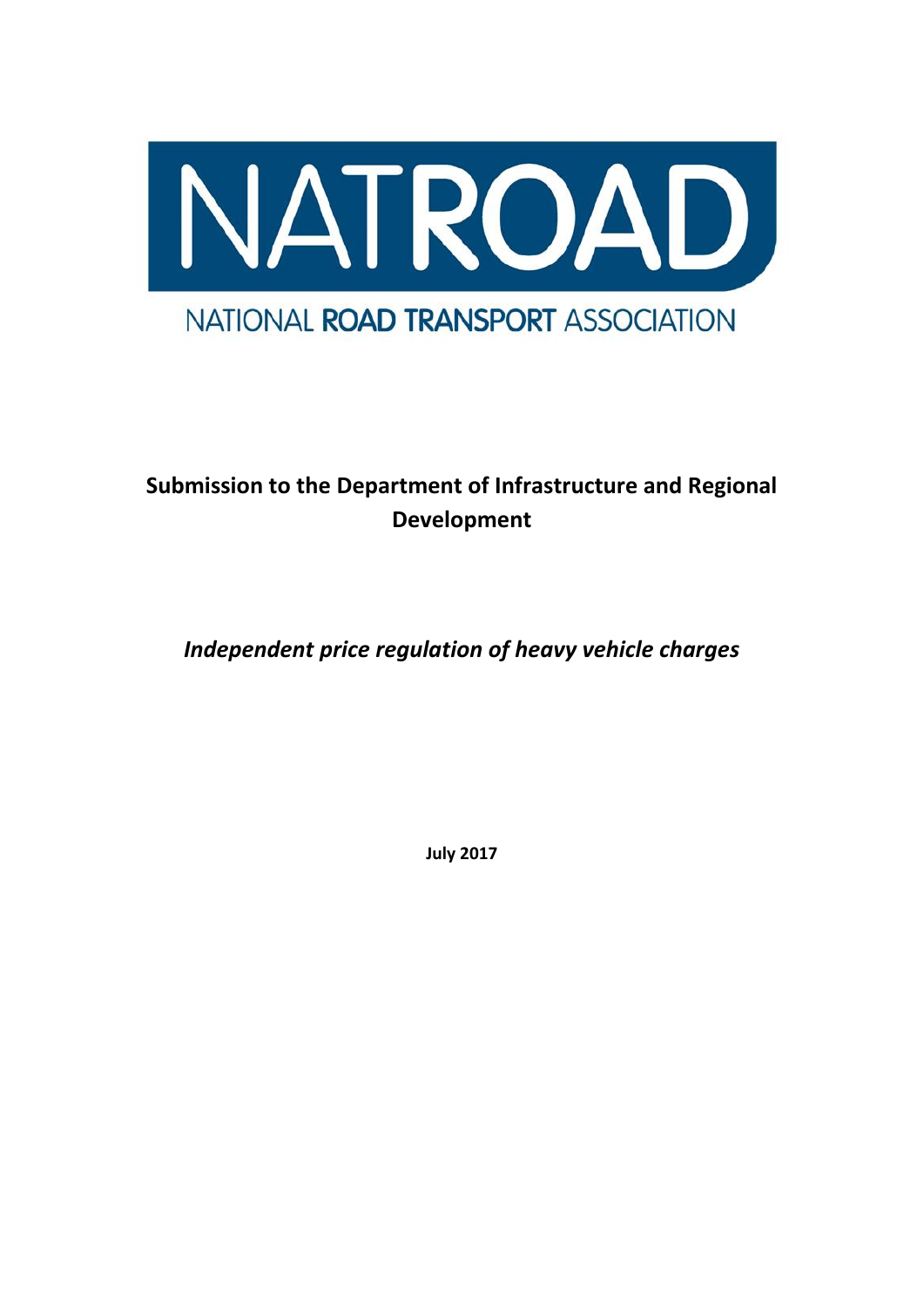# **Introduction**

- 1. The National Road Transport Association (NatRoad) is pleased to make comments on the discussion paper released in May 2017 by the Department of Infrastructure and Regional Development (DIRD) on establishing independent price regulation for heavy vehicle charges.
- 2. NatRoad is Australia's largest national representative road freight transport operators' association. NatRoad represents road freight operators, from owner-drivers to large fleet operators, general freight, road trains, livestock, tippers, express car carriers, as well as tankers and refrigerated freight operators.
- 3. NatRoad believes that independent price regulation for heavy vehicles is long overdue and is essential for maintaining the long term viability and productivity of the road freight transport industry. Independent price regulation should aim to directly link the needs of heavy vehicle users with the level of service they receive, the charges they pay and the investment of those charges back into road services.
- 4. NatRoad notes that the focus of the DIRD's discussion paper is on the establishment of an independent price regulator and that consideration of a forward looking cost base (FLCB) for heavy vehicle charges is being undertaken through a separate, parallel process. The structure and operation of an independent price regulator depends on the pricing model that is adopted, which makes it difficult to provide a conclusive position on some of the issues raised in the discussion paper.

## **Transition**

- 5. NatRoad supports the ultimate goal of moving to a system where heavy vehicle infrastructure is provided as an economic service with an integrated charging system. We recognise that establishing full economic regulation will be complex and take time to implement.
- 6. Adopting independent price regulation now with a view to transitioning to economic regulation at a future date is likely to be a more realistic approach. NatRoad agrees that the National Transport Commission (NTC) would need to be actively involved in any transition arrangements, regardless of which entity becomes the independent price regulator.
- 7. As a priority, governments must address the current overcharging of heavy vehicle operators, which will continue beyond 2017-18 despite the current freeze on road user and registration fees.

# **Level of independence**

- 8. It is essential that the independent price regulator does not face:
	- the political and or fiscal pressures that exist under current arrangements; and
	- conflicting responsibilities such as maximising revenue versus setting a fair and efficient price.
- 9. On this basis, it would be inappropriate to allocate the function of price setting and regulation to a body such as the National Heavy Vehicle Regulator (NHVR).
- 10. An independent pricing system would need to have the following characteristics: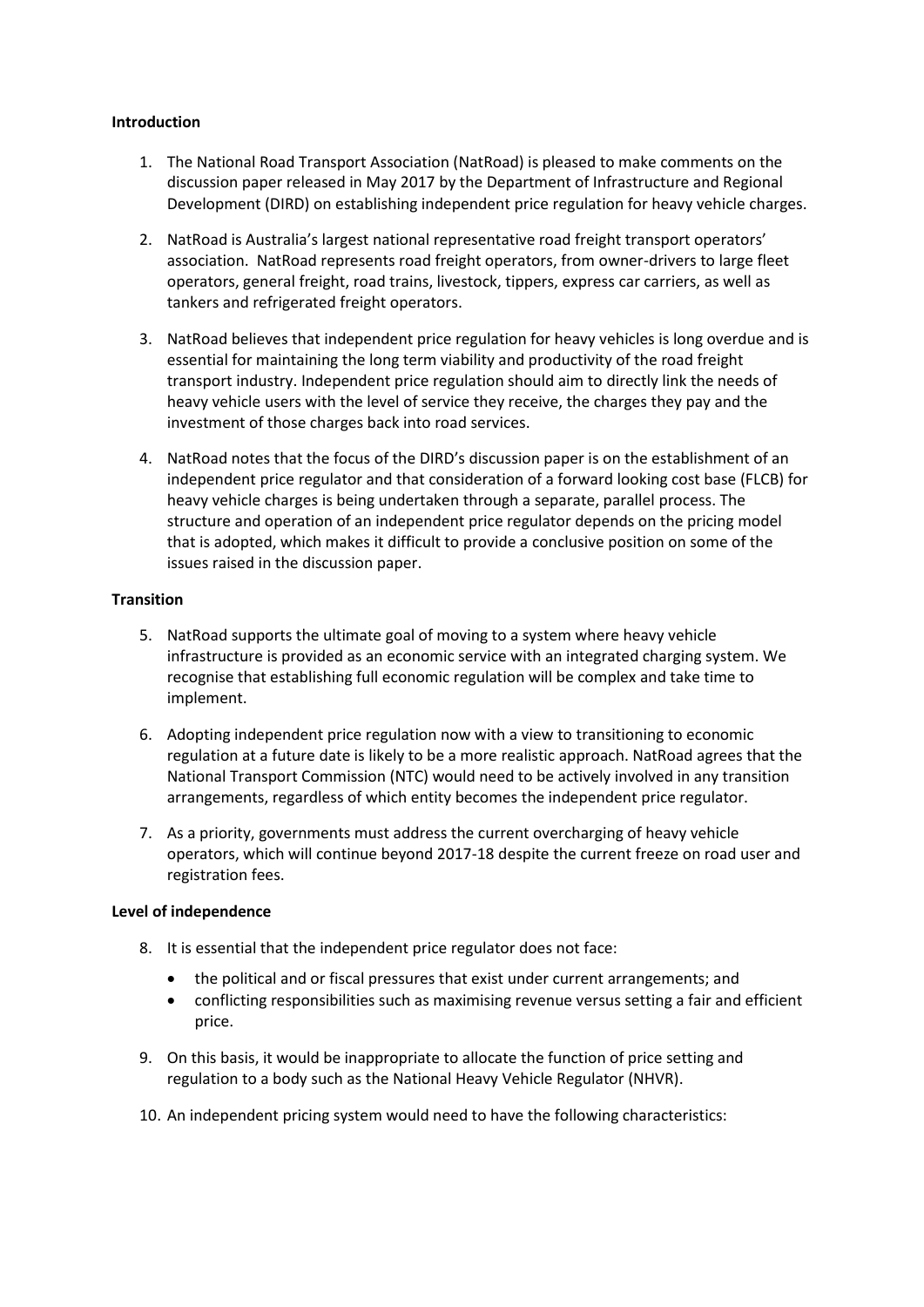- Governments would agree on the pricing rules to be used and the overall approach for the regulator to follow.
- Once the rules are established, the regulator would make and apply its pricing decisions. Its decisions would not be subject to ministerial approval or parliamentary disallowance.
- There could be a merits review process, particularly if the legislation included an early transition to full economic regulation.

# **Review and appeals process**

- 11. NatRoad's views on this issue are consistent with those expressed by the Australian Trucking Association (ATA) in their response to Question 3 of the discussion paper. NatRoad agrees that in the short term, user concerns could be addressed through regulatory rules (maximum permissible charge increases etc.), rather than an appeals process.
- 12. Once the role of the regulator is expanded beyond price regulation, pricing decisions should be appealable to the Australian Competition Tribunal.
- 13. NatRoad supports a limited merits review system where:
	- Applicants seeking leave to apply for a review of a decision should be required to justify the application on the basis that correcting the relevant error of fact or discretion would be likely to lead to a materially better decision.
	- Associations representing road users should specifically be listed as parties that can apply for merits review.
	- The legislation should specifically exempt road user associations from cost orders, unless the tribunal considers that the association has made the application without regard for the cost and time that would be involved in considering the application.
	- The cost of capital used in the building block model should not be subject to merits review.

## **National or state-based regulator**

- 14. Given the cross-border, national nature of the road network and road freight task, it is essential that a national approach to heavy vehicle price regulation be implemented. The uniform charges and operating conditions for heavy vehicles provided through the Federal Interstate Registration Scheme is an example of such an approach.
- 15. NatRoad continues to advocate strongly for national consistency in laws relating to heavy vehicles and price regulation is no exception.

## **'Purpose built' or 'multi-industry' regulator**

- 16. NatRoad supports the proposal to use an established economic regulator such as the Australian Competition and Consumer Commission (ACCC) and leverage its existing regulatory powers and experience from its current rail, telecommunications and aviation regulatory functions into the heavy vehicle sector.
- 17. Although capacity in both economic regulation and industry specific expertise within an independent price regulator for heavy vehicles would be ideal, this is unlikely in the short term.
- 18. The discussion paper sets out the following three options for establishing an independent price regulator: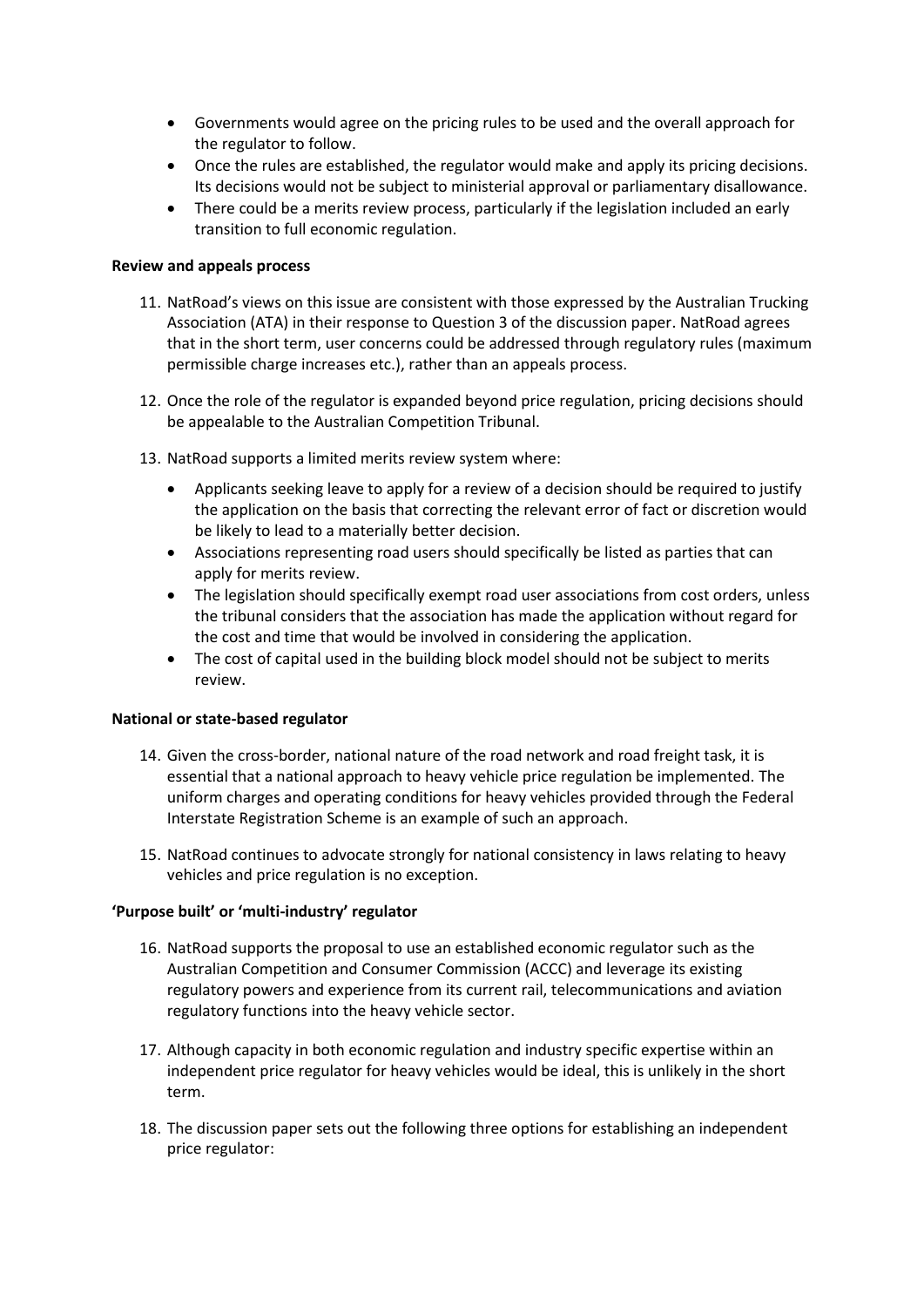- Option 1: The ACCC would undertake price regulation of heavy vehicle charges, with responsibility for developing binding charge determinations
- Option 2: The NTC's price determinations would be automatically implemented by governments, provided certain criteria are met
- Option 3: State and Territory based economic regulators would undertake the independent price regulation function by reviewing the pricing determined by a body such as the NTC.
- 19. NatRoad prefers the proposal for the ACCC to undertake independent price regulation of heavy vehicle charges (Option 1) as it paves the way for full economic regulation of heavy vehicles, and of light vehicles in the long term.
- 20. The NTC could take on the role of an independent price regulator as an interim measure. Although Option 2 can be implemented quickly, NatRoad is sceptical about all governments' willingness to automatically adopt the NTC's price determinations. The NTC also does not have the expertise to transition to an economic regulator.
- 21. NatRoad does not support Option 3 because it would lead to inconsistent heavy vehicle charging and is unlikely to significantly change the current approach.

# **Separation of price development and price regulation functions**

- 22. The discussion paper notes that in some regulated infrastructure sectors, there is a separation of functions between the regulator responsible for setting prices, and the agency or organisation responsible for making a pricing application. In relation to roads, the price development task could be carried out by:
	- the independent pricing regulator (with no split)
	- state and territory road management agencies, or
	- the NTC.
- 23. The discussion paper also notes that the independent price regulator's decisions would be influenced by inputs provided by state and territory governments. These inputs would underpin the workings of a forward looking cost base. NatRoad believes that these inputs should be provided directly to the independent price regulator. We do not support state and territory road managers undertaking price development.

## **Functions of an economic regulator**

- 24. In establishing a FLCB, the independent price regulator must have the ability to scrutinise the asset, expenditure and road usage data inputs to a forward-looking model and address any discrepancies between forecast and actual data.
- 25. NatRoad submits that an independent pricing regulator should transition to a broader regulatory role that includes light vehicle charging. It should also regulate and monitor toll fees, given the current lack of transparency and fairness in setting tolls for heavy vehicles.
- 26. Private sector investment in road networks and privatisation of key infrastructure assets is likely to increase. Transurban currently has ownership of 13 out of 15 toll roads across Melbourne, Sydney and Brisbane. Transurban negotiates network enhancements with the relevant state governments through adjustments to tolling levels and extensions to concession agreements.
- 27. Heavy vehicle operators have recently raised concerns about Transurban increasing the toll for heavy vehicles using the CityLink in Melbourne by up to 125% to fund an upgrade not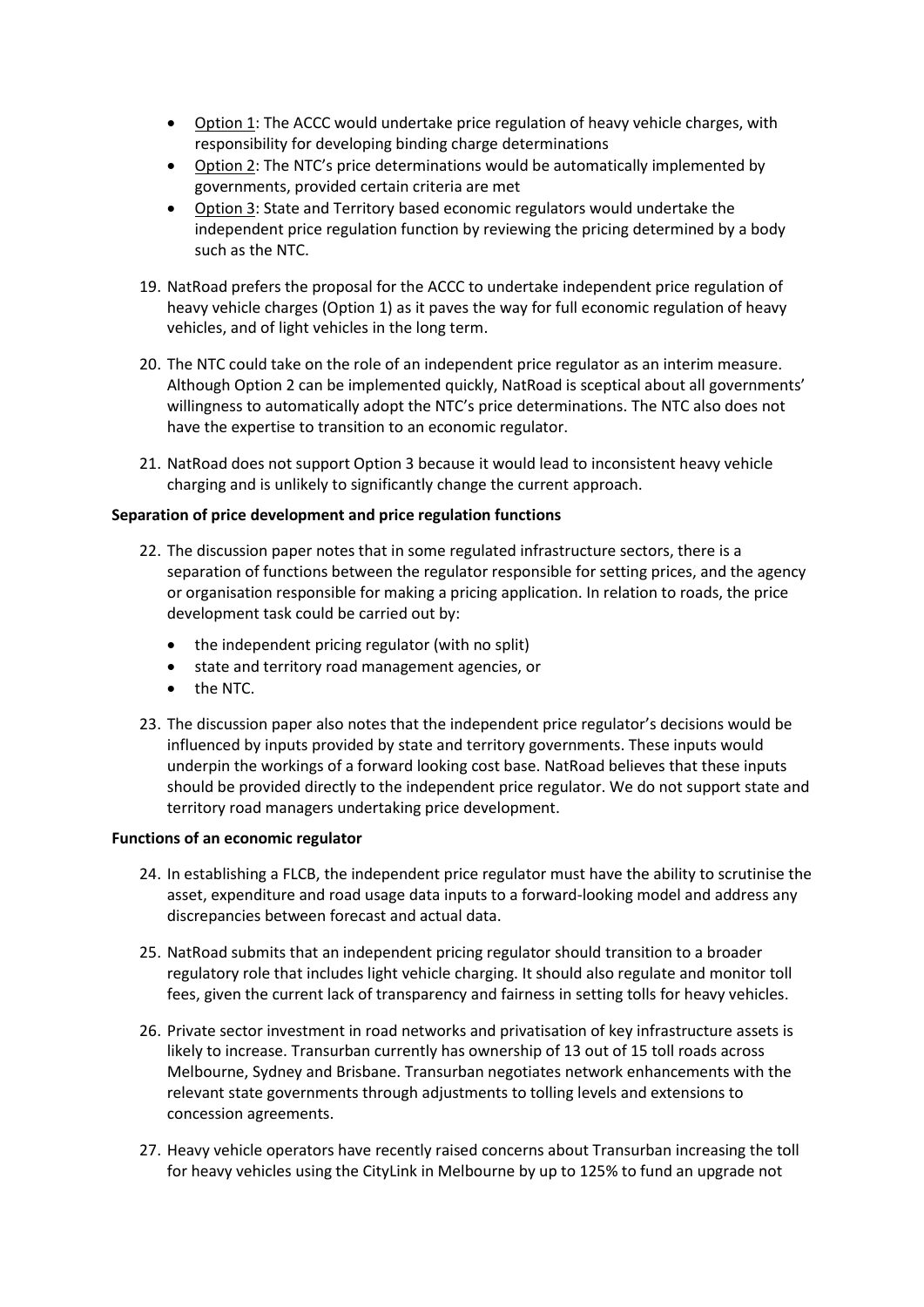due for completion until 2018, and increases on an existing tolled road in Brisbane to fund upgrades to an un-tolled road.

- 28. Transurban applies a 'large vehicle multiplier' of three times the car toll, stating that the higher toll for heavy vehicles reflects the greater value they derive from the time savings provided by the tolled network and the greater impact they have on the road infrastructure.<sup>1</sup> However, the 'large vehicle multiplier' applied by Transurban fails to acknowledge that heavy vehicles already pay additional fuel taxes and significantly higher registration charges than cars and other light vehicles.
- 29. There is no published methodology or information which explains why toll increases are necessary on a quarterly basis, why some increases above the rate of inflation are justified, nor why the rates at which tolls increase differ across the various concession agreements.
- 30. Similar concerns have been raised by road freight operators regarding recent 'infrastructure surcharges' imposed by stevedores DP World and Patrick. An independent price regulator is needed to provide greater transparency and scrutiny in relation to the setting of landside port charges in addition to tolls, and consider these charges in conjunction with other road user charges.
- 31. The proposed economic regulator should take into account the evaluations of infrastructure projects by Infrastructure Australia or similar infrastructure advisory bodies in jurisdictions to ensure that only expenditure prioritised by those agencies flows through to user charges.
- 32. A function of an economic regulator includes developing and setting service levels for the road network. Service levels should be designed to facilitate high productivity vehicle access, future vehicle automation and facilities for heavy vehicles such as rest stops.

## **Appropriate regulatory and governance mechanisms**

- 33. It would be pointless to establish an independent price regulator if Commonwealth, state and territory governments are not bound by its pricing decisions.
- 34. NatRoad agrees that states and territories will have to pass legislation conferring powers on the regulator. Although model legislation is an efficient method of bringing all states and territories under a single pricing regime, there needs to be a will for governments to do so.
- 35. For example, Western Australia and Victoria have not adopted the model Work Health and Safety Laws despite all governments signing an Intergovernmental Agreement to do so. The Heavy Vehicle National Laws have also not been adopted fully across Australia.
- 36. To increase transparency around road funding decisions, governments should set up road funds separate from their general budgets for both heavy and light vehicle revenues.

## **Conclusion**

**.** 

- 37. NatRoad supports the establishment of an independent price regulator as part of the broader heavy vehicle road reforms. Independent price setting would benefit the heavy vehicle industry by:
	- separating the price setting process from government budget considerations
	- delivering more predictable and stable charges for transport operators

<sup>1</sup> <https://www.parliament.nsw.gov.au/committees/DBAssets/InquirySubmission/Body/57330/0100%20Transurban.pdf>